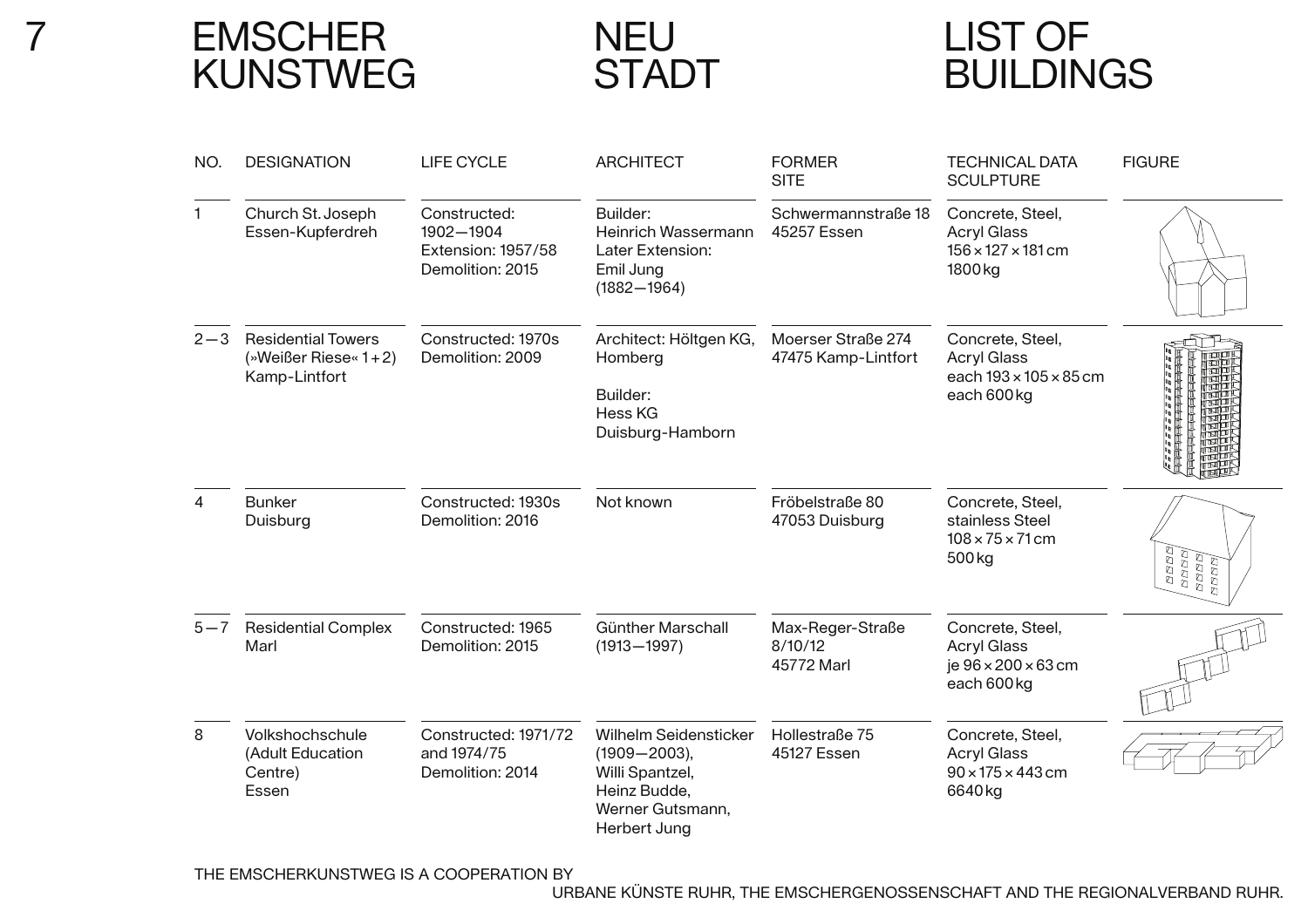**EMSCHER** KUNSTWEG

NEUSTADT

# LIST OFBUILDINGS

| NO.          | <b>DESIGNATION</b>                                | <b>LIFE CYCLE</b>                               | <b>ARCHITECT</b>                                                                                                                                                                                                                   | <b>FORMER</b><br><b>SITE</b>               | <b>TECHNICAL DATA</b><br><b>SCULPTURE</b>                                              | <b>FIGURE</b> |
|--------------|---------------------------------------------------|-------------------------------------------------|------------------------------------------------------------------------------------------------------------------------------------------------------------------------------------------------------------------------------------|--------------------------------------------|----------------------------------------------------------------------------------------|---------------|
| 9            | Paulskirche<br>(St. Pauls Church)<br>Duisburg     | Constructed: 1970<br>Demolition: 2014           | Dr. Paul Günther<br>$(1908 - 1975)$                                                                                                                                                                                                | An der Paulskirche 7<br>47169 Duisburg     | Concrete, Steel,<br>$96 \times 168 \times 122$ cm<br>850 <sub>kg</sub>                 |               |
| 10           | Indoor Swimming Pool<br>Marl                      | Constructed:<br>$1962 - 64$<br>Demolition: 2016 | Association of<br>Architects:<br>Heinz Burbaum,<br>Günther Marschall<br>$(1913 - 1997),$<br>Hans-Joachim<br>Thielcke (1925-2016),<br>Gerhard Brune (*1931),<br>Friedhelm Burau,<br>Hans Heka,<br>Brigitte Lüttge,<br>Hugo Redemann | Eduard-Weitsch-<br>Weg 27<br>45768 Marl    | Concrete,<br>stainless Steel, Glass<br>$54 \times 266 \times 356$ cm<br>3350kg         |               |
| 11           | City Wohnturm<br>(Residential Tower)<br>Bergkamen | Constructed: 1974<br>Demolition: 2016           | Not known                                                                                                                                                                                                                          | Zentrumstraße 5<br>59192 Bergkamen         | Concrete, Steel,<br>Acryl Glass, Aluminium<br>$259 \times 104 \times 112$ cm<br>5500kg |               |
| $12 -$<br>14 | <b>Residential Complex</b><br>Hamm                | Constructed: 1967<br>Demolition: 2016           | Not known                                                                                                                                                                                                                          | Waldenburger Straße<br>1/3/5<br>59077 Hamm | Aluminium,<br><b>Acryl Glass</b><br>each $93 \times 94 \times 89$ cm<br>each 180 kg    |               |

THE EMSCHERKUNSTWEG IS A COOPERATION BY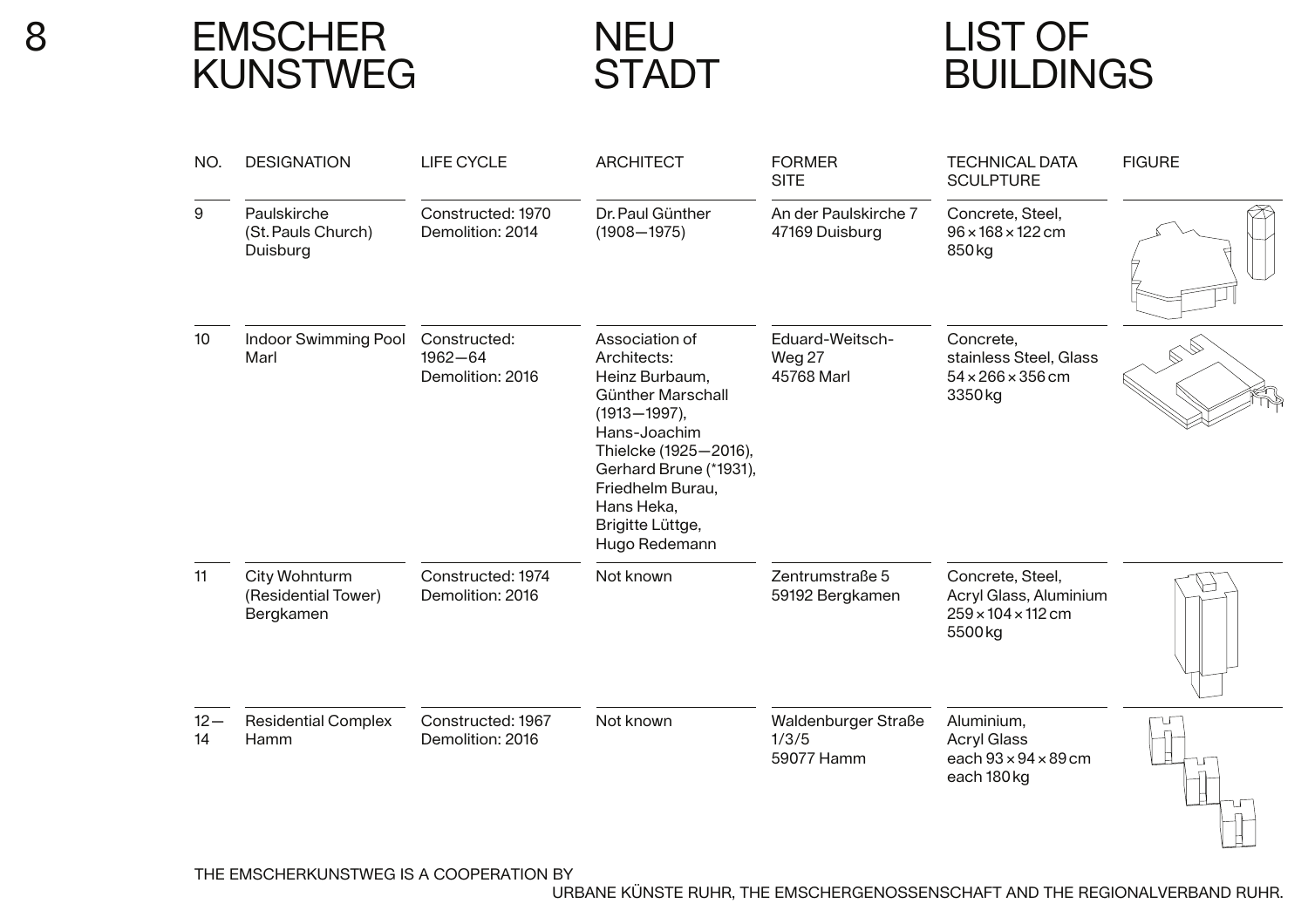EMSCHERKUNSTWEG

NEUSTADT

# LIST OFBUILDINGS

| NO. | <b>DESIGNATION</b>                                     | <b>LIFE CYCLE</b>                                                               | <b>ARCHITECT</b>                                                                                                       | <b>FORMER</b><br><b>SITE</b>                  | <b>TECHNICAL DATA</b><br><b>SCULPTURE</b>                                                      | <b>FIGURE</b>                                                                                                                                                                                                                 |
|-----|--------------------------------------------------------|---------------------------------------------------------------------------------|------------------------------------------------------------------------------------------------------------------------|-----------------------------------------------|------------------------------------------------------------------------------------------------|-------------------------------------------------------------------------------------------------------------------------------------------------------------------------------------------------------------------------------|
| 15  | <b>Apartment Building</b><br>Hamm                      | Constructed:<br>not known<br>Demolition: 2017                                   | Not known                                                                                                              | Heessener Straße 2<br>59065 Hamm              | Steel, $110 \times 231 \times 111$ cm<br>250 kg                                                |                                                                                                                                                                                                                               |
| 16  | <b>Bunker</b><br>Oberhausen                            | Constructed:<br>not known<br>Demolition: 2014                                   | Not known                                                                                                              | Bottroper Straße 153<br>46177 Oberhausen      | Concrete, stainless<br>Steel, Acryl Glass<br>$60 \times 100 \times 80$ cm<br>800 <sub>kg</sub> |                                                                                                                                                                                                                               |
| 17  | Church St. Stephanus<br>Essen                          | Former Building:<br>1930-1944<br>New Building:<br>1952-1954<br>Demolition: 2018 | Former Building:<br>Emil Jung<br>$(1882 - 1964)$<br>New Building:<br>Emil Jung<br>$(1882 - 1964),$<br>Josef Wingenfeld | An Sankt Stephan 4<br>45147 Essen             | Concrete,<br>stainless Steel<br>$139 \times 188 \times 127$ cm<br>1200 <sub>kg</sub>           |                                                                                                                                                                                                                               |
| 18  | <b>Apartment Building</b><br>with Supermarket<br>Essen | Constructed: 1907<br>Demolition: 2016                                           | Not known                                                                                                              | Bredeneyer<br>Straße 130 - 138<br>45133 Essen | Concrete, Acryl Glass,<br>$70 \times 120 \times 110$ cm<br>1200 kg                             | $\ln$   0 0   0 0 1 0 0   0 0 1 0 0 1 0 0 1 0 0 1 0 0 1 0 0 1 0 0 1 0 0 1 0 0 1 0 0 1 0 0 1 0 0 1 0 0 1 0 0 1 0 0 1 0 0 1 0 0 1 0 0 1 0 0 1 0 0 1 0 0 1 0 0 1 0 0 1 0 0 1 0 0 1 0 1 0 1 0 1 0 1 0 1 0 1 0 1 0 1 0 1 0 1 0 1 0 |

THE EMSCHERKUNSTWEG IS A COOPERATION BY

URBANE KÜNSTE RUHR, THE EMSCHERGENOSSENSCHAFT AND THE REGIONALVERBAND RUHR.